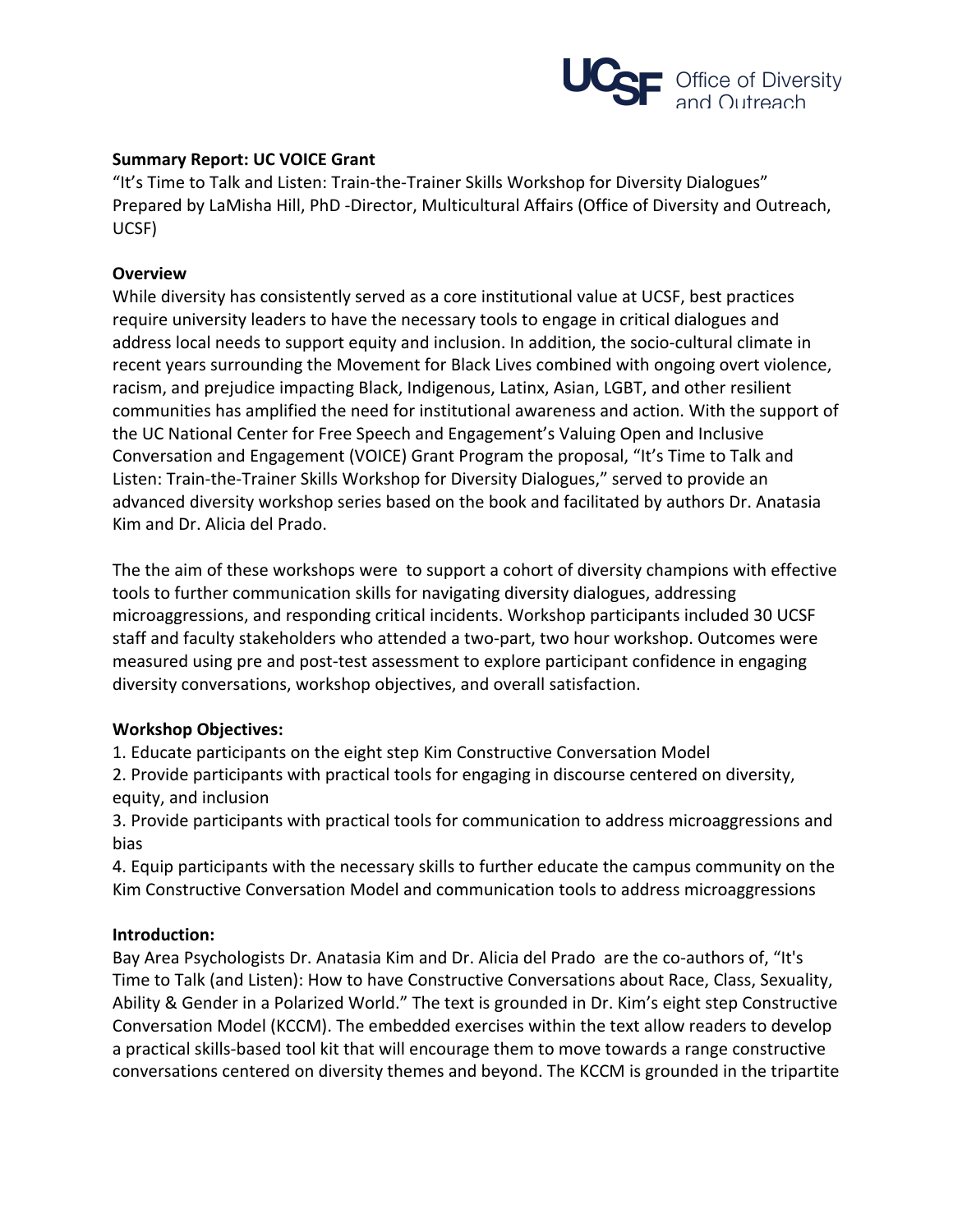

model of multicultural competence, which includes building self-awareness, increasing one's knowledge base, and developing skills (Sue & Sue, 2017).

The KCCM is a evidence-based eight-step model designed to support an individual's knowledge of and engagement within the cognitive, emotional, and behavioral aspects of diversity dialogues. Exploring the KCCM through a personalized lens will allow and individual to better understand their unique challenges and strengths surrounding diversity-centered conversations. The eight steps provide tools for a "constructive" dialogue grounded in thoughtful communication from the initiator that also invites the recipient to engage. In addition, the model provides communication strategies to reduce defensiveness and strengthen or repair relationships. An overview of the KCCM is outlined in the table below.

| <b>KCCM Step</b> | Description                                                          |
|------------------|----------------------------------------------------------------------|
| 1. Goal          | Establish a goal or "why" for the diversity conversation. Reflect    |
|                  | on why it is important and what outcomes you are                     |
|                  | seeking/hoping for.                                                  |
| 2. Barriers      | Identify both internal and external fears or barriers to engaging    |
|                  | in the dialogue or taking action (e.g., internal barrier $-$ fear of |
|                  | saying the wrong thing; external barrier - navigating                |
|                  | professional hierarchies or power differentials)                     |
| 3. Values        | Identify your values as a way to ground yourself and to reframe      |
|                  | the barriers raised in step two. Some examples of values             |
|                  | include courage, integrity, justice, and empathy.                    |
| 4. Opener        | An opening statement helps to initiate dialogue, set intentions,     |
|                  | and provide a foundation for the receiving individual. Effective     |
|                  | opening statements use "I" statements, contain core values,          |
|                  | and invite the listener to participate. An example of an opener      |
|                  | may be, "I like to take a risk and share something"                  |
| 5. Take Action   | The action step is the core of the dialogue. This might be giving    |
|                  | someone feedback on unconscious bias, microaggression, or a          |
|                  | missed-the-mark moment. Using a "why-me-ask" framework,              |
|                  | this direct conversation helps raise awareness to the core           |
|                  | concern (why), identifies the impact (me), and invites the           |
|                  | receiver to engage in the dialogue (ask).                            |
| 6. Listen        | Listening is a cornerstone of effective communication. In this       |
|                  | practice, users are encouraged to listen deeply with the             |
|                  | intention to understand.                                             |
| 7. Respond       | The speakers response to the recipient is an important               |
|                  | component that reflects active listening and outlines next steps.    |
|                  | Suggested components to the response include expressing              |

Table 1: Kim Constructive Conversation Model (KCCM)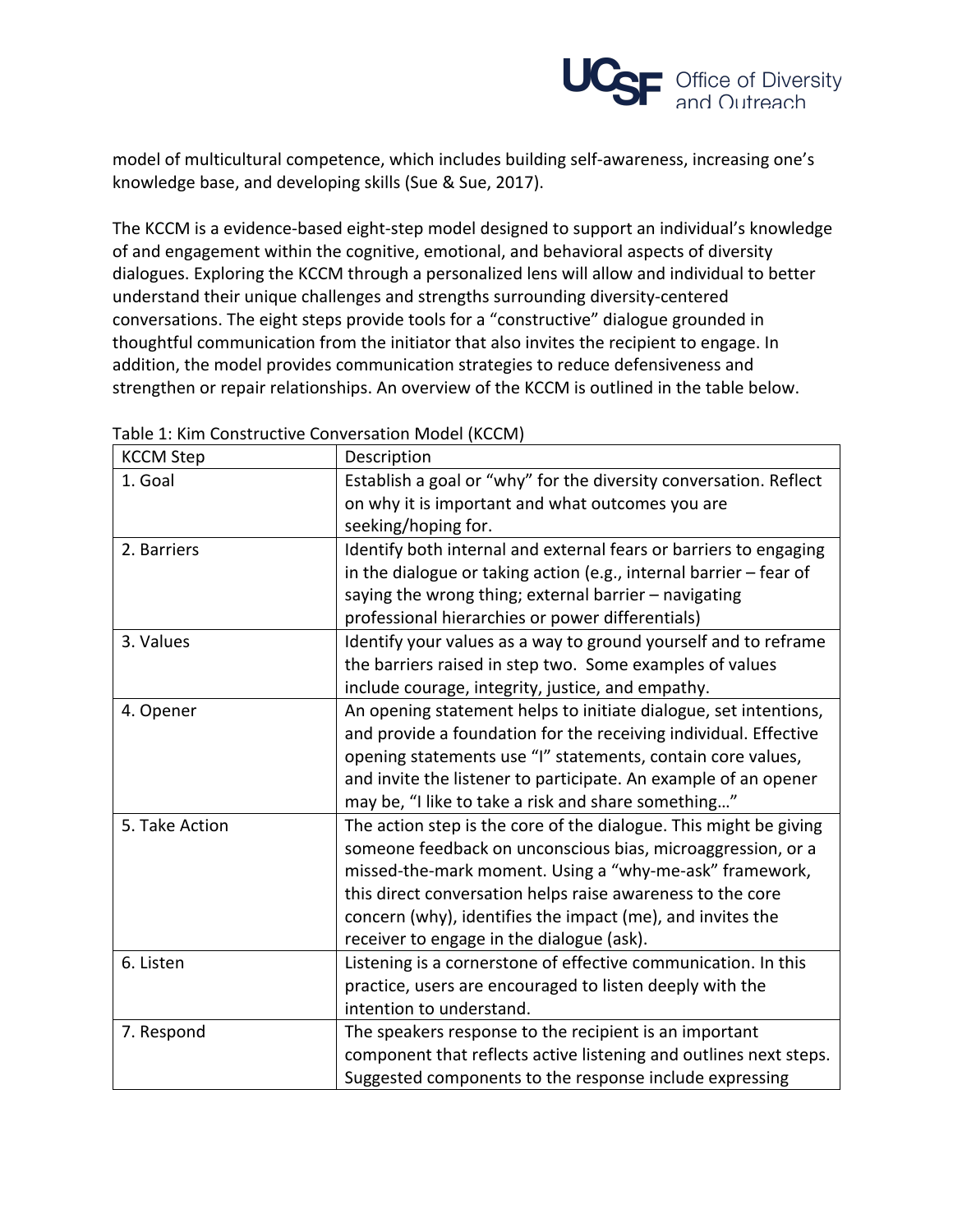

|           | appreciation for the speaker, acknowledging what was said,<br>sharing the impact, and identifying hopes for the future.                                                                                                                                                                                                   |
|-----------|---------------------------------------------------------------------------------------------------------------------------------------------------------------------------------------------------------------------------------------------------------------------------------------------------------------------------|
| 8. Repeat | The final step encourages thoughtful reflection of the<br>constructive conversation, identifying what went well and<br>opportunities for growth. An individual can rework missteps in<br>the future by returning the dialogue with the same person or<br>take insights into consideration for the future use of the KCCM. |

### **Methods**

Participants:

Workshop participants included staff and faculty members who are actively engaged in diversity, equity, and inclusion in their respective departments or academic programs. Invitations for workshop participants were sent via email and participants were asked to purchase and read the book prior to the onset of the training.

### Pre-Workshop Assessment:

Prior to the workshop participants completed a pre-workshop assessment that included a demographic questionnaire and self-reported confidence in diversity dialogues, challenges engaging in DEI work, supports to DEI work, and tools needed. Self-reported demographics from the pre-workshop evaluation indicated that of the 30 participants, 83% self-identified as female, 13% as male, and 3% non-binary. The racial/ethnic make-up of participants was 37% White, 34% Black, 19% Asian, and 3% Latinx, Native Hawaiian or Pacific Islander, and other respectively. In addition, 33% of participants identified as members of the LGBTQI community and 13% identified as having a disability.

## Individualized Assessment and Training Plan (IATP):

Prior to the workshop participants were also asked to complete the Individualized Assessment and Training Plan (IATP), which is an accompaniment to the text framed after the KCCM model. The assessment includes an open text field to identify motivations to engage in constructive conversations, followed by a selection of words classified as "fears" or barriers to difficult conversations. The third section explores various topics that may be experienced as difficult and also explores the relationships (e.g., family member, close friend, or professional) in which conversations occur that could impact their perceived difficulty. A goal of the KCCM model is to support awareness raising to emotional or affective responses, and the fourth section explores the role of emotions in challenging conversations. The fifth section invites participants to select among a range of core values that resonate with them. Moving into the active part of the KCCM model, the next section of the IATP provides a list of sentences framed as "openers" and allows people to select which might be a good fit. Building on self-awareness, the seventh section of the IATP explores communication styles and also specifically reviews how participants communicate around difficult content. The IATP also reviews listening skills, responding to feedback, and outlines the final KCCM step of "reflect-review-repeat". The IATP closes open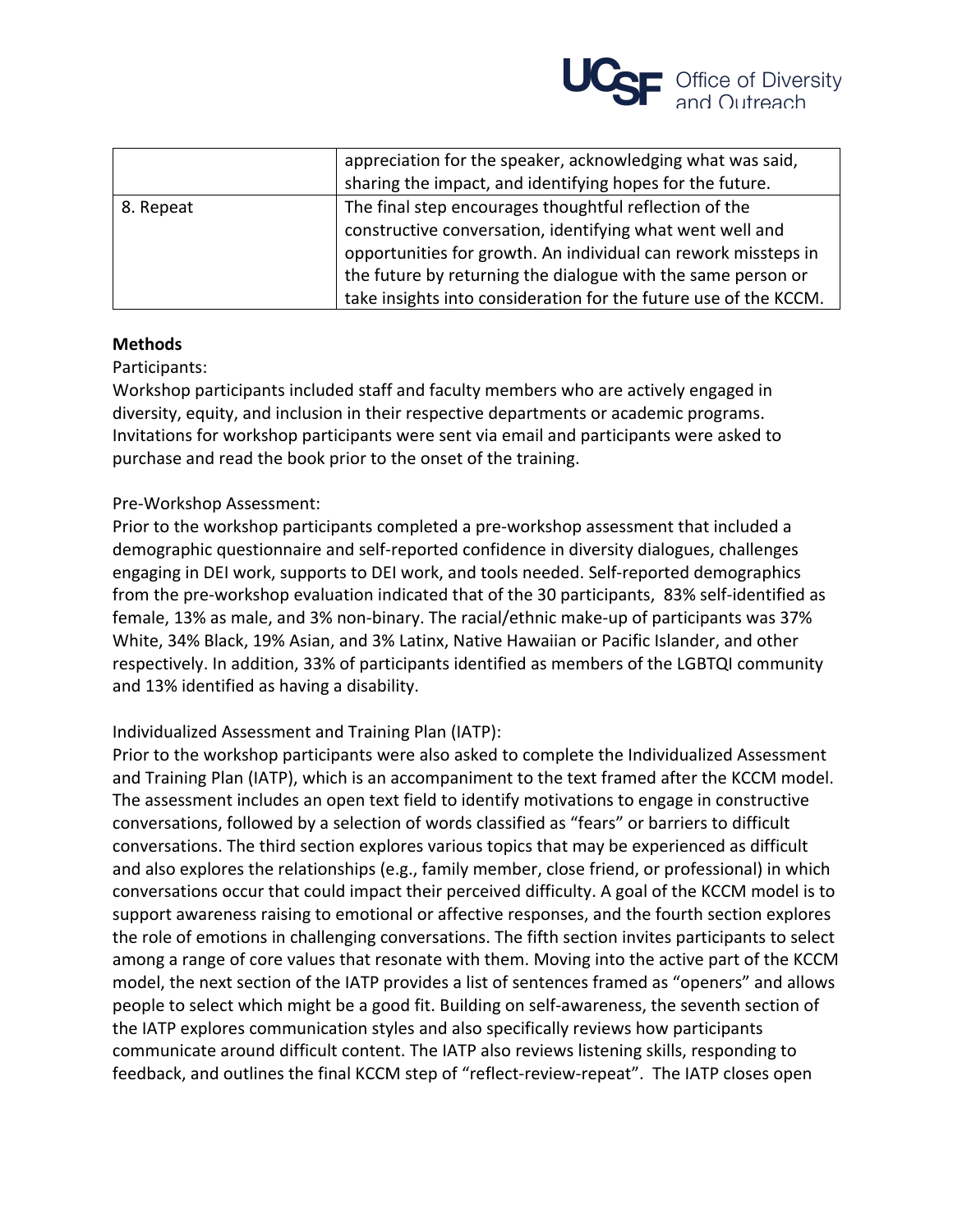

field self-reflection to encourage the participant to summarize insights gained and ways they might apply the learning model.

# Educational Strategy:

Due to COVID-19, the workshops were conducted in an online format using zoom. The curriculum was provided across two, two-hour workshops, scheduled about 3 weeks apart. The workshops were facilitated by Dr. Anatasia Kim and Dr. Alicia del Prado. The first workshop included a range of didactic content, overview of the KCCM, poll questions, and dyad small groups. During the interim between the first and second workshops, participants were asked to reflect on a specific challenging conversation related to DEI to apply the KCCM model to. In addition, they were invited utilize their small group parings as a resource for further practice and discussion. The second workshop focused on solidifying understanding of the KCCM model using relevant case scenarios, small group dyads, and large group reflections. The workshop closed with collective reflections and an invitation to complete the post-workshop evaluation.

## **Results**

## Pre-Workshop Evaluation:

Overall, participants indicated a high level of knowledge surrounding diversity, equity, and inclusion with 59% of participants indicated they felt "extremely" or "very" knowledgeable. The survey measured participants self-reported confidence in participating in diversity or racial dialogues, facilitating diversity or racial dialogues, and disrupting microaggressions or racial microaggressions. These items strategically explored both diversity and race separately (e.g., "I am confident in my ability to facilitate dialogues about diversity in the workplace" versus, "I am confident in my ability to facilitate dialogues about race in the workplace"). Overall, a majority of participants indicated either "agree" or "strongly agree", ranging from 58% – 79%. The lowest reported scores were indicated for the question, "I am confident in my ability to facilitate dialogues about race in the workplace." There were no significant differences found between addressing diversity themes broadly versus racial themes.

Qualitative data was obtained from open field questions surrounding challenges, supports, and skill or tools needed for diversity, equity, and inclusion work. A primary challenge emerged surrounding "white fragility", or the experience of defensiveness and lack of engagement by white-identified counterparts and leadership surrounding DEI work. A secondary challenge theme for diversity dialogues pertained to power differentials and the challenge of working in professional and structural hierarchies (e.g., giving feedback to people in positions of power above your role). A primary support to diversity work indicated having a community of colleagues and others to partner with, and a secondary support surrounding additional learning opportunities. Overall, participants indicating needing concrete tools and strategies to engage DEI work at a systems level and more practice with facilitating dialogues.

Post-Workshop Evaluation: